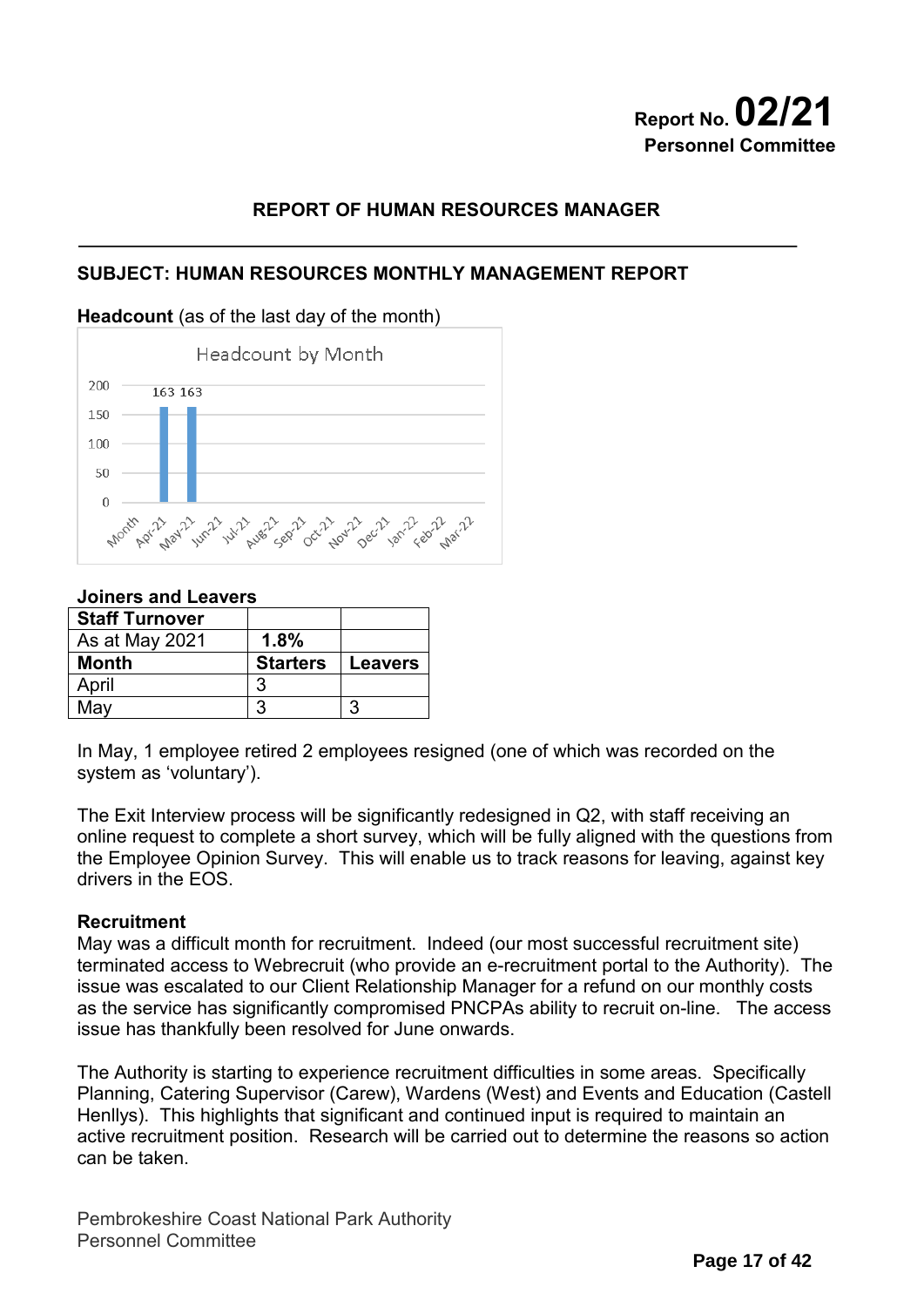## **Employee Wellbeing**

During April and May work was undertaken on activities on Employee Wellbeing including:

- Developing a new Bullying and Harassment Policy
- Consulting on new Flexible Working Policy
- Delivering of Resilience Training

Work is on-going with departmental managers updating Risk Assessments for all activities changing as a result of Covid-19 restrictions etc.. All Risk Assessments are approved, prior to issue, by the Human Resources Manager (as the Authority's H&S Advisor).

Work next month will focus on surveillance testing for Cilrhedyn Woodland Centre staff, to ensure compliance with HSE Guidance note EH44. The Authority's Sickness Absence procedure will also be updated.

#### **HR Operations/ER Case Management**

Review of a number of key HR policies has commenced. Slow progress has been made due to departmental resource constraints. A fixed term, three day week HR Administrator starts June 2021, which will assist capacity.

April and May caused significant resource issues within Human Resources due to a number of complex ER issues.

Work and Wellbeing Review are being carried out by mangers and staff across the Authority. An extended deadline of mid-June has been set for completion. 16% of staff / managers have completed and returned their forms to HR.

#### **Projects**

Disability Confident

**DE** disability<br>**BE** confident

Human Resources have signed the Authority up to be a Disability Confident employer through the DWP's scheme, aimed at

- challenging attitudes towards disability
- increasing understanding of disability
- removing barriers to disabled people and those with long-term health conditions; and
- ensuring that disabled people have the opportunities to fulfil their potential and realise their aspirations.

As part of this commitment the Authority has to - commit to inclusive and accessible recruitment; communicate vacancies and offer an interview to disabled people meeting essential job requirements; and provide reasonable adjustments and support existing employees.

Over the coming months, the Authority will be required to develop a plan to actively promote work experience to disabled candidates as part of the commitment.

#### **C** cezanne Cezanne HR System

Human Resources has nearly completed work to migrate data from Pobl y Parc to Cezanne HR. Cezanne HR will be the new system to replace SelectHR, which is due to become obsolete in 2022.